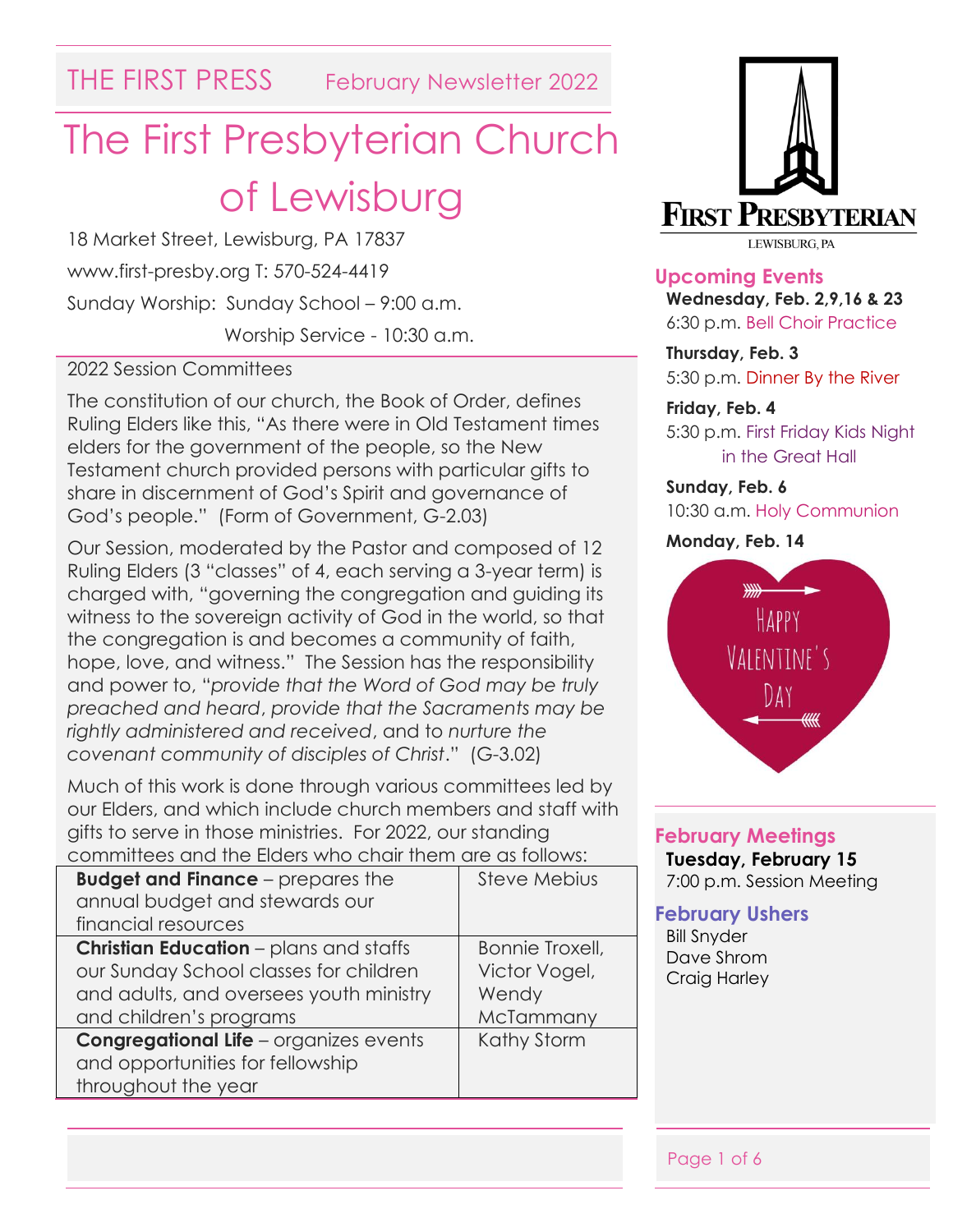| <b>Mission</b> – equips and encourages those<br>spreading the Good News, both locally<br>and around the world | Jessie Walsh    |
|---------------------------------------------------------------------------------------------------------------|-----------------|
| <b>Nominating</b> – identifies members whom                                                                   | Gene Heid,      |
| God is calling to serve on Session,                                                                           | Wendy           |
| Deacons, or Trustees                                                                                          | McTammany       |
| <b>Personnel</b> – manages issues of hiring,                                                                  | Dave Shrom,     |
| evaluations, and compensation for the                                                                         | Mark Temple     |
| church's staff members                                                                                        |                 |
| Safety and Security - works to keep our                                                                       | Ryan Graver     |
| facility and attendees safe, and                                                                              |                 |
| addresses issues of accessibility                                                                             |                 |
| <b>Technology and Communications -</b>                                                                        | Michael Pursley |
| improves and updates our computers,                                                                           |                 |
| audio-visual equipment, and internet                                                                          |                 |
| resources                                                                                                     |                 |
| <b>Worship Life</b> $-$ plans for services of                                                                 | Marcia Thomas   |
| worship and tends to the operation and                                                                        |                 |
| décor of our sanctuary                                                                                        |                 |
|                                                                                                               |                 |

If one of these areas of our church's life and ministry interests you, please ask these Elders how you can get involved. Our church's impact, energy, and witness to God's love depend on all of us working together to share God's awesome gifts.

Peace to you,

Pastor Ryan

#### **Pastor Ryan's National Guard Mobilization in 2022**

From the very start of my ministry, God has given me the opportunity to wear "two hats," serving the Church as a Minister of Word and Sacrament, and serving Soldiers and their families as an Army Chaplain. This September, I'm being called to step away from the church for a season, as my Army National Guard unit is mobilized to active duty for a mission overseas. This involves a month of training at a US military base, and then 9 months of "boots on the ground." I expect to return to First Presby sometime in August of 2023.

The good news is that the Session, our Staff, and our other church boards have plenty of time to prepare. We are already in conversation with the Presbytery of Northumberland about ways to provide for worship leadership, pastoral care, and administrative support while I'm away. My deployment is a new



## **Let's Keep Coffee Hour Brewing!**

Volunteers are needed to ensure coffee hour continues every Sunday from 10:00– 10:30 a.m. Coffee and treats provided, or you can bake/buy your own. Please choose a date on the sign-up sheet located in the kitchen. Thank you!



All are welcome to join a women's Bible study in the Chapel on **Wednesday, February 2nd, 9th, 16th, and 23rd at 10:00 a.m**. Everyone is asked to wear a mask. Led by Bea Heid.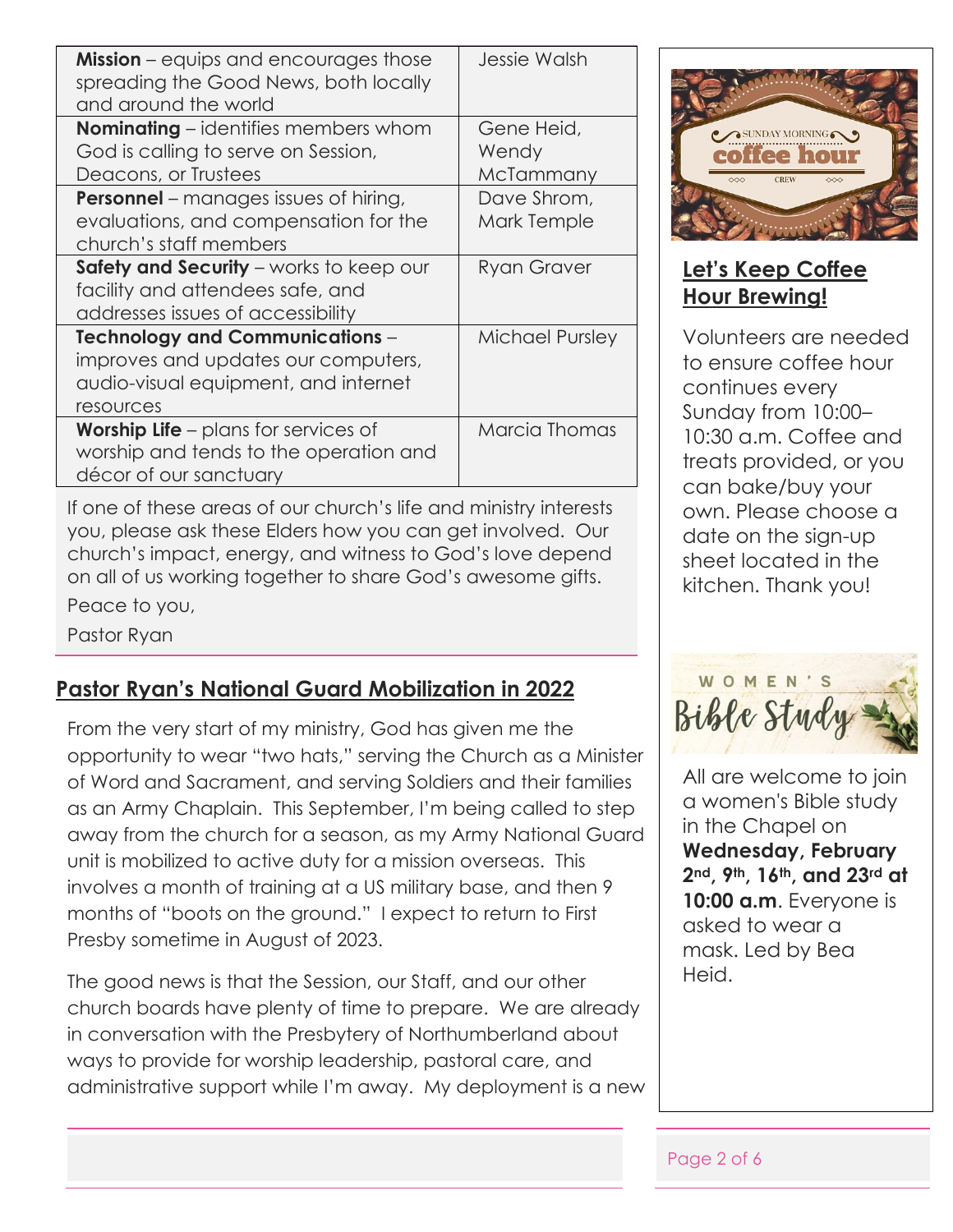challenge for our congregation, but I trust that God will provide through the many gifted members and leaders of this fellowship.

The Session will share updates as our plan for my absence comes together, but I wanted you to hear about it now so that you can be in prayer for our church, and so that you can be listening to where God may call you to serve in this upcoming chapter of our life together.

Please come talk to me if you have any questions! I value your prayers and support for all of our PA Guard Soldiers and their families as we get ready for this next deployment.

Pastor Ryan

#### **February Birthdays & Anniversaries**

#### **February Birthdays**

- 6 Wanda Einsig, Amber Lind
- 8 Larry Fletcher, Kassie McTammany
- 10 Glenn Dobbs
- 13 Delaney McSween
- 16 Karen Black
- 17 Rob Guissanie
- 18 Samantha Stancavage
- 20 Dave Shrom
- 22 Bill Black
- 23 Marcia Thomas
- 25 Janine Fisher
- 27 Marian Fletcher

#### **February Anniversaries**

2 Roger & Nancy Curran 4 Gene & Bea Heid 13 John & Amy Tirpak 16 John & Bonnie Troxell





Page 3 of 6

#### **UPCOMING USHERS:**

| March 2022                      | <b>April 2022</b> | May 2022                                                                               |
|---------------------------------|-------------------|----------------------------------------------------------------------------------------|
| Paul Miller                     | Mark Temple       | Dan Wagner                                                                             |
| <b>Richard Erdley</b>           | Terry Light       | <b>Bill Black</b>                                                                      |
| Victor Vogel                    | Ryan Graver       | <b>Brent Papson</b>                                                                    |
|                                 |                   | *If the month isn't convenient for you, let the Office know. If you will be absent one |
| week, please find a substitute. |                   |                                                                                        |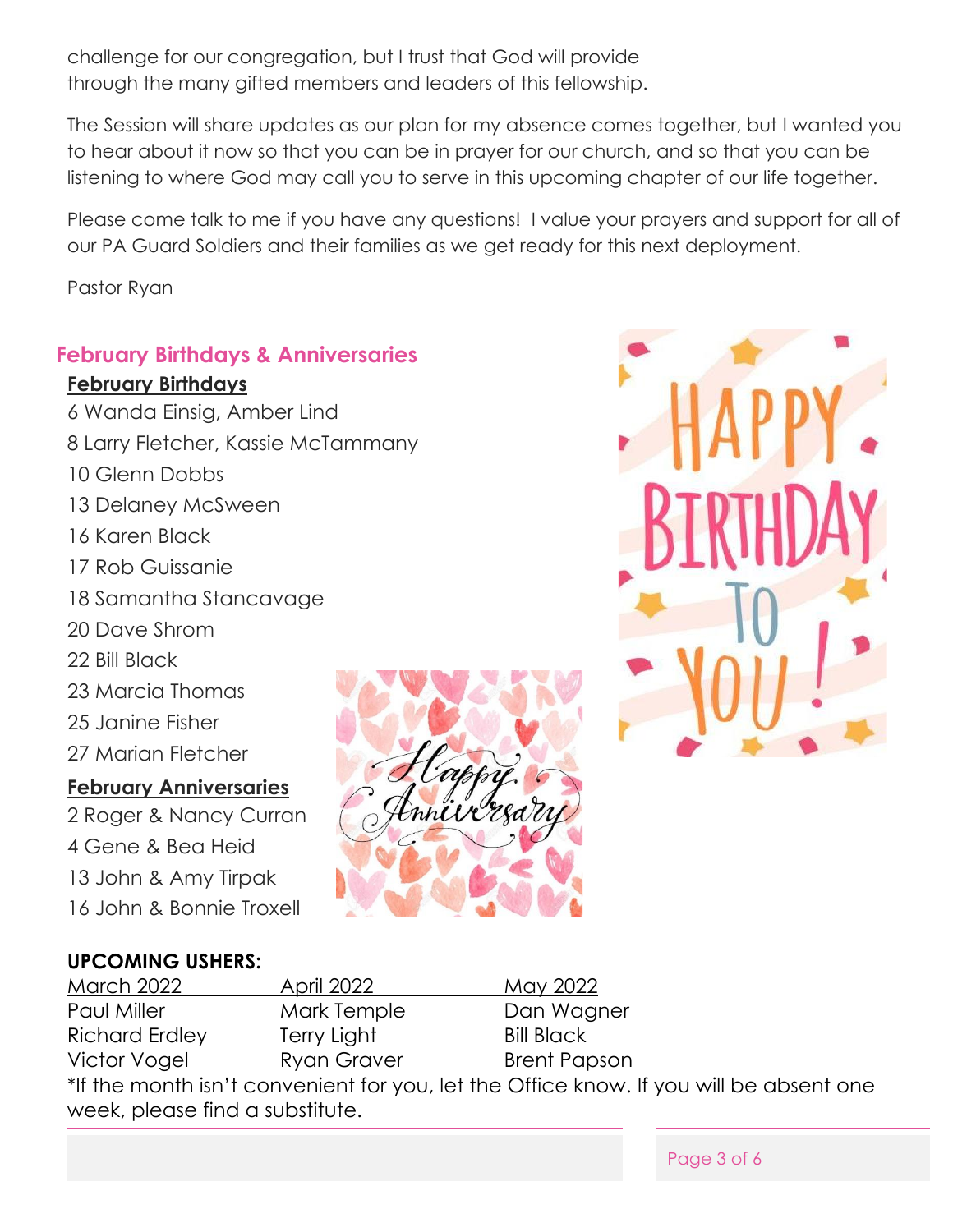

# **First Presby Kids News** FEBRUARY 2022

*"Jesus grew in wisdom and stature, and in favor with God and men." Luke 2:52*

It's a **New Year!** We continue to have so much to offer the kids of our congregation! In Sunday school, we begin to learn about Jesus' life and teachings and in Kids' Church we'll be learning all about the Beatitudes. We have many ways in which to serve our children – we hope you'll be a part of it!

**Nursery care is available** for children from birth through age 3.

**Sunday School classes are available** for children from age 4 through 6<sup>th</sup> grade.

**Kids Church is open** to children from age 4 through 3<sup>rd</sup> grade.

## **Our Sunday schedule remains as follows:**

9:00 a.m. Sunday School

10:00 a.m. Coffee hour in the Great Hall

10:30 a.m. Worship in the Sanctuary; Kids are dismissed to Kids' Church after the Children's Message (NO Kids' Church on the last Sunday of every month)

**First Friday @ First Presby – Friday, February 4, 5:30 – 8:00 p.m.** Join us for game night – active games and board games. Kids aged 3 through 11 are welcome. Dinner and dessert are provided. Adult volunteers are needed!

# *VACATION BIBLE SCHOOL ANNOUNCEMENT*

Mark your calendars for **JUNE 27 – JULY 1** for an exciting week of VBS!

Children age 4 through 5th grade are welcome to join us as we *MAKE WAVES and learn how we can change the world around us.*

More details to come! Contact Corey to get involved!

# **Follow us on Facebook @ FirstPresbyLewisburgPA**

Corey Jusko **Director of Children's Ministry First press by King American** Corey Jusko

Page 4 of 6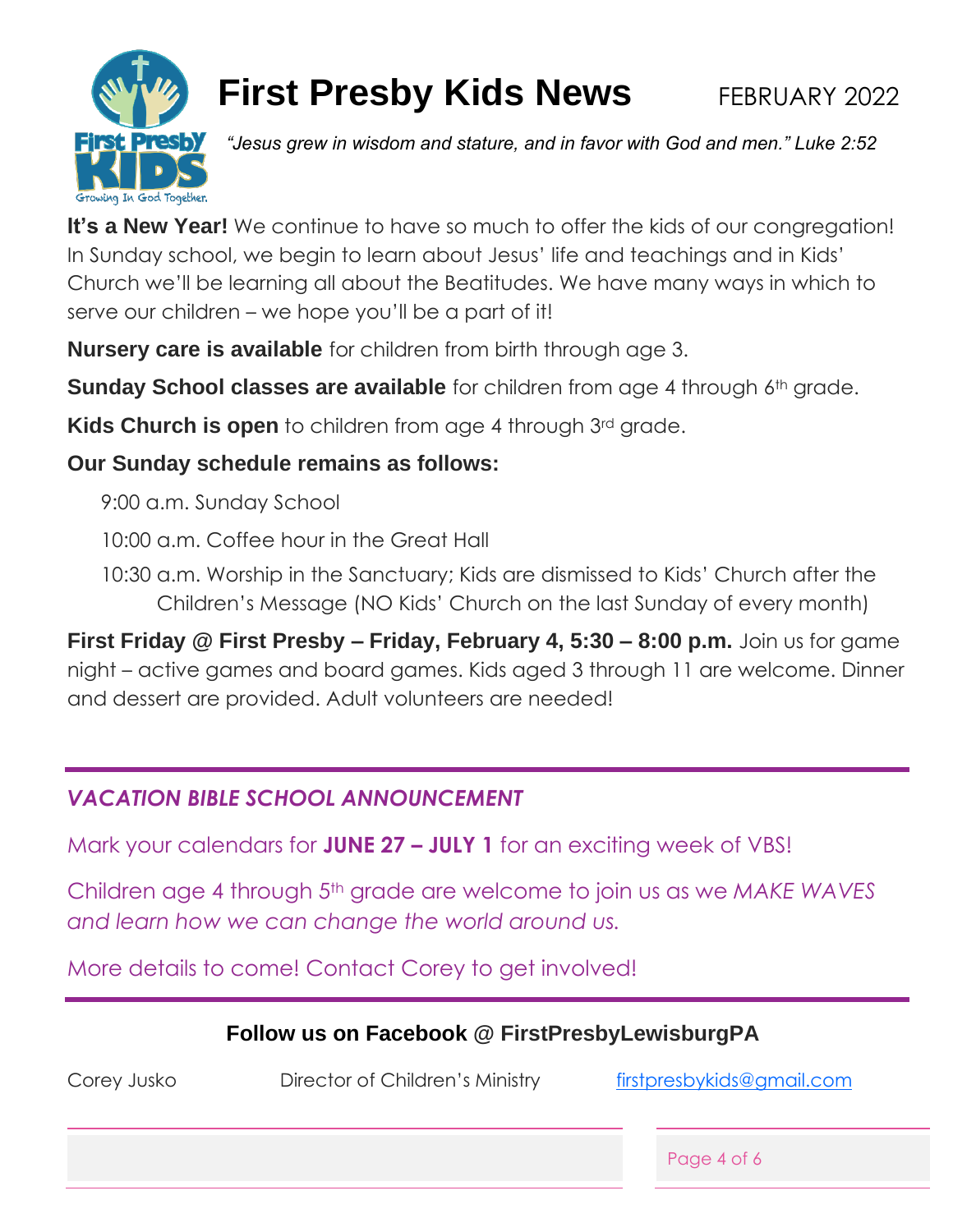# **IF:GATHERING 2022 MARCH 4-5**

What: If:Gathering 2022 is a two-day live-stream event where women will learn how to live a fully Christian life in our current, modern world. Hosted by Jennie Allen, bible teacher, author, and founder of IF:Gathering. Featuring 30 prominent Christian speakers, authors and teachers.

When: March 4 & 5, 2022

Where: First Presbyterian Church, 18 Market St, Lewisburg, PA

Registration fees are covered by First Presbyterian Church; a free will cash donation will be accepted during the event to help offset associated costs.

Registration is available online by clicking [HERE.](https://docs.google.com/forms/d/e/1FAIpQLSfAnQJkWTqozCy86UdQ8zoIFykFOA7zYFir1tJIOoNKeiEVvw/viewform?usp=sf_link)

Paper registration forms are also available in the Narthex.

Questions? Contact Corey Jusko



Page 5 of 6